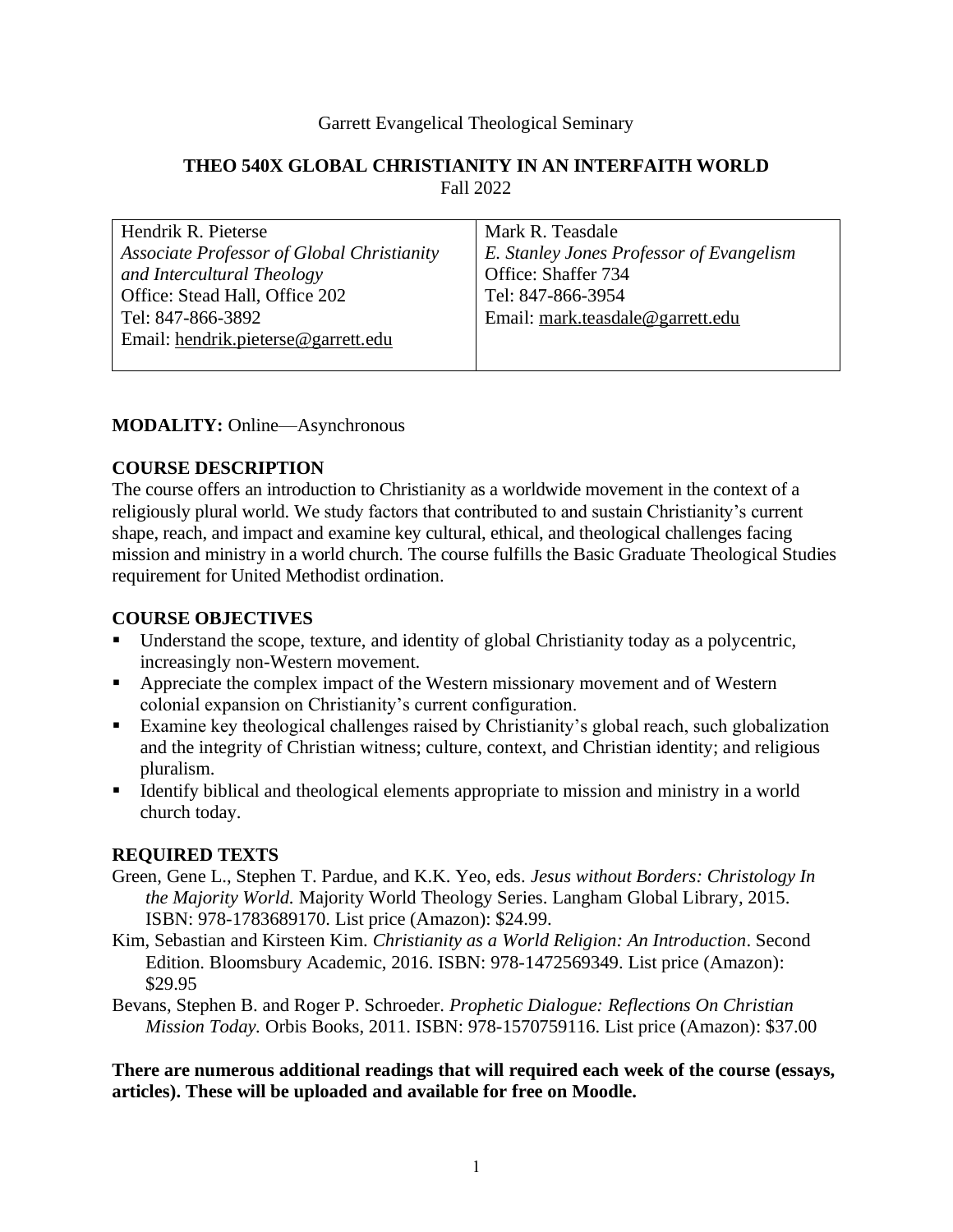#### **GRADING**

#### **Grade Scale**

| $\mathbf A$               | 94-100 |
|---------------------------|--------|
| $\mathbf{A}$ -            | 90-93  |
| $B+$                      | 87-89  |
| $\overline{\mathbf{B}}$   | 84-86  |
| $\overline{B}$ -          | 80-83  |
| $\overline{C}$            | 77-79  |
| $\overline{\mathbf{C}}$   | 74-76  |
| $\overline{\overline{C}}$ | 70-73  |
| D                         | 60-69  |

### **Grade Structure**

| <b>Annotated PDF Reflections</b>          | 10% |
|-------------------------------------------|-----|
| Discussion forum                          | 10% |
| Intercultural faith experience reflection | 20% |
| Interpretations of Jesus reflection       | 15% |
| Final essay                               | 45% |

#### **ASSIGNMENTS**

All assignments are due on the dates and at the times indicated. No late submissions will be accepted, except in the case of extenuating circumstances, and with prior written approval from the instructor*.*

**Note:** All assignments are expected to conform to Kate L. Turabian, *A Manual for Writers,* 7 th edition. Chicago: University of Chicago Press, 2007.

#### **Assignment 1: Annotated PDF Reflections**

*Rationale:* The intent of the exercise is to invite you into a critical reflection on the selected article for the week and to engage your classmates' reflections.

**Task:** Using the "pin" tool, highlight an item in the article that you find meaningful and write a brief explanation as to why that is. You should make at least three pin-drop comments and respond to at least one comment made by each of your group members. Note that you will not receive credit for this assignment unless you provide both your three pin-drops and respond to your group members.

For those unfamiliar with this tool, a brief tutorial video is available in Moodle to show how to do this assignment.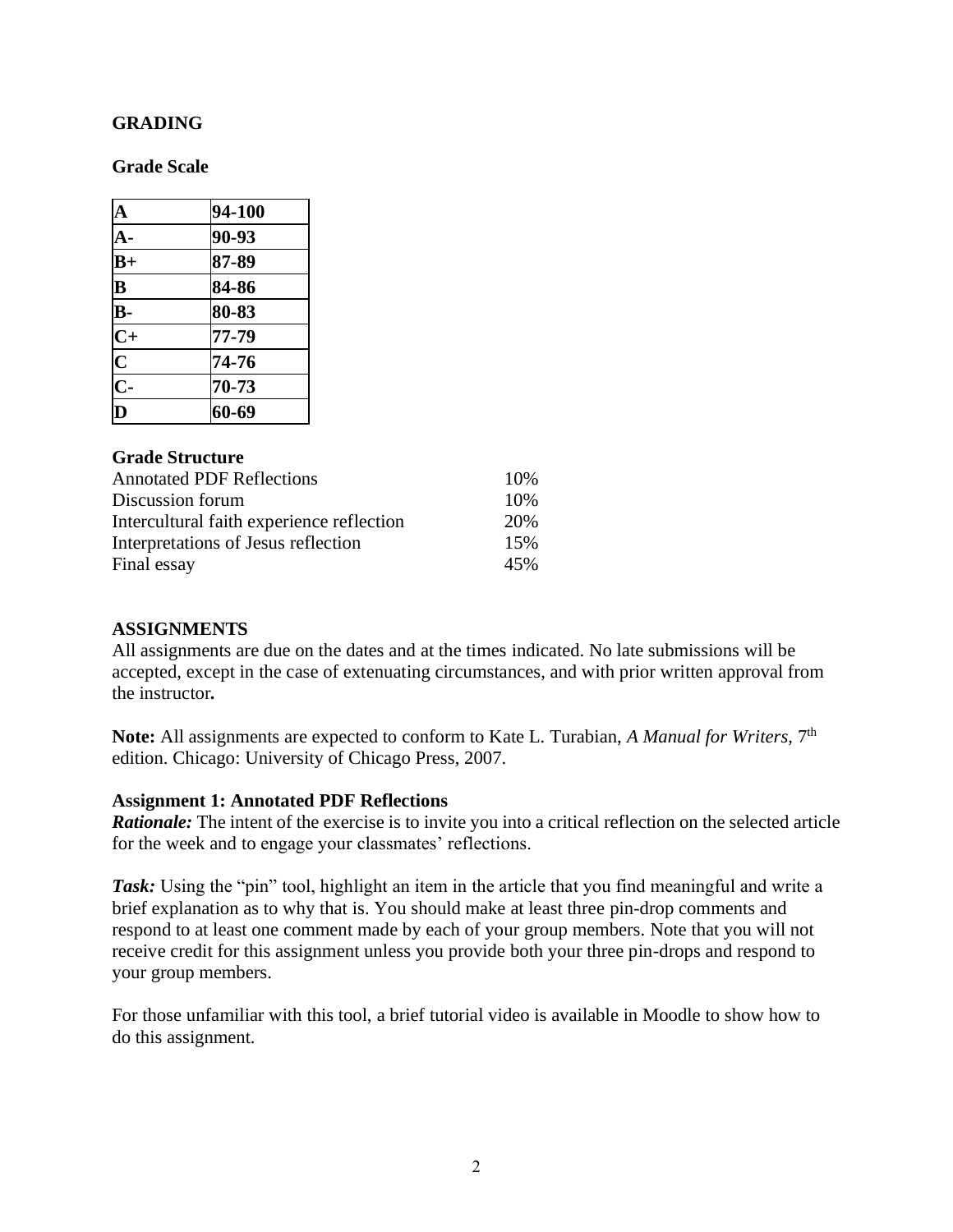### **Assignment 2: Intercultural Faith Experience Reflection**

*Rationale:* The intent of this exercise is to invite you to experience and then reflect on an expression of Christian faith different from your own culture, ethnicity, and/or nationality.

**Task:** Your task is to visit a congregation different from your own culture/ethnicity/nationality and prepare a reflection on the experience. You can visit in groups or individually (*although each student must write their own reflection to submit*). If allowed by the congregation, you are encouraged to take videos, pictures, sound recordings, or other multimedia recordings as part of your visit.

*Parameters:* A PowerPoint presentation consisting of six slides: a title slide with your name on it and one slide to answer each of the five questions listed below (see "Process"). The slides should follow the 1/5/5 rule. Each slide should include at least one image (picture or video—ideally taken during your visit if allowed) and should not include more than five lines of text with five words on each line. In addition, use the speaker notes section under the slide to provide further explanation of your slide, including any appropriate references to course materials or fuller descriptions and reflections than the slides allow.

### *Process:*

- 1. Identify a congregation and visit it. Ideally, the visit happens during an event (whether a worship service, a dinner, a festival, or anything else). If you cannot do this, you can set an appointment to meet with a congregational leader who can help explain the church to you. Also, while in-person visitation is ideal, attending an event virtually is possible. Please contact the instructors if you do not foresee being able to visit in-person.
- 2. Develop a Power Point presentation in which you reflect on the visit, using the following questions:
	- Introduce the congregation and explain how it is uniquely formed culture, ethnicity, and/or nationality it represents.
	- What aspect of the Christian experience did I find most intriguing or appealing? Why?
	- What aspect of the experience did I find most challenging? Why?
	- What might people from this congregation find challenging or strange about how my ministry site worships? Why?
	- What did the experience show me about the place of culture in Christian faith?
- 3. Upload your PowerPoint to the appropriate assignment tab on Moodle.

### **Assignment 3: Discussion Forum on Doing Theology Interculturally**

*Rationale:* The intent of this exercise to invite you to reflect on doing ministry in an intercultural context today, drawing on what you have learned about doing theology in the course thus far.

**Task:** Drawing on what you have learned during the first five weeks of the course, explain in 350-400 words what it means to do theology interculturally and how doing theology this way could inform your ministry setting. You must cite at least the Kim/Kim, Bevans and Schroeder, as well as the Küster texts assigned for Week 5. Beyond this, you are welcome to cite any additional course materials (including readings and lectures). In addition to your initial post, you must also respond to each of your group members' posts.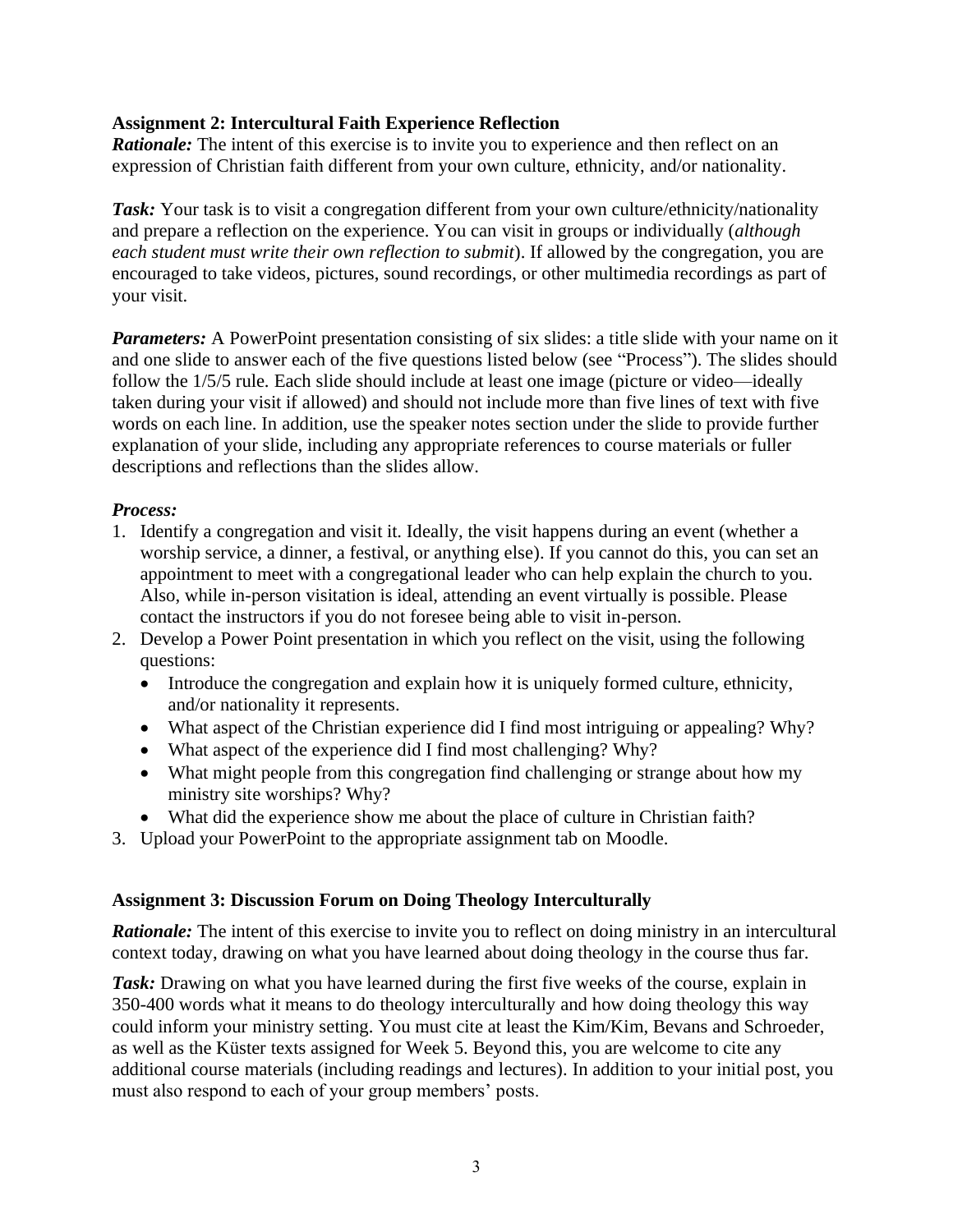### **Assignment 4: Interpretations of Jesus Reflection**

*NOTE: While there are four options to choose from, you are required to complete only ONE essay. So, write your essay on Asian OR African OR Latin American OR North American interpretations of Jesus.* **DO NOT DO MORE THAN ONE ESSAY.**

*Aim***:** The intent of this exercise is to examine an interpretation of Jesus in a particular context and explore its meaning and impact across cultural boundaries.

**Task:** Your task is to select an interpretation of Jesus (ex., Jesus as ancestor; Minjung theology; etc.) from the assigned reading (*Jesus without Borders*; selections in Additional Required Readings folder), critically reflect on its key claims, and ponder implications of this interpretation for the meaning and experience of Jesus in your own context.

*Parameters*: An essay of 1,600-1,700 words in length (5-5  $\frac{1}{2}$  pages), submitted in Microsoft Word format, double-spaced, Times New Roman font, 12pt type

#### *Process***:**

- 1. Select an interpretation of Jesus from Africa, Asia, Latin America, or North America from the course material that you find intriguing or challenging.
- 2. Read the relevant chapter in Kim/Kim (ex., ch. 2: "Asian Christianities").
- 3. Now read the appropriate chapters in *Jesus without Borders*, as well as the relevant selections in the "Additional Required Reading" folder on Moodle.
- 4. Summarize the main features of the interpretation in two pages. Then critically reflect on the implications of this interpretation for the meaning and experience of Jesus in your own context in the remainder of the essay.
- 5. Upload your essay to the appropriate assignment tab on Moodle.

### **Assignment 5: Final Essay**

*Rationale:* The intent of this exercise is to offer you an opportunity to practice the skills of constructing a theological argument using the model of prophetic dialogue for a particular ministry setting today. *NOTE: "Ministry setting" can take different forms—for example, a congregation, a campus ministry, a house church, a social justice initiative. Also, choose a ministry setting in a place most relevant to you—for example, Korea, Burundi, the United States.*

**Task:** Your task is to write an essay in which you think about how Bevans and Schroeder's model of "prophetic dialogue" can help you examine faulty views and practices of mission in your ministry setting and construct a new missional vision that can renew mission practices.

*Parameters:* The essay should be 2,600-2,900 words (8-9 pages, double-spaced) in length and be submitted in Microsoft Word format, double-spaced, Times New Roman font, 12pt type.

#### *Process:*

- 1. Reread the appropriate chapters in *Prophetic Dialogue.*
- 2. Summarize the key features of Bevans and Schroeder's understanding of mission as "prophetic dialogue."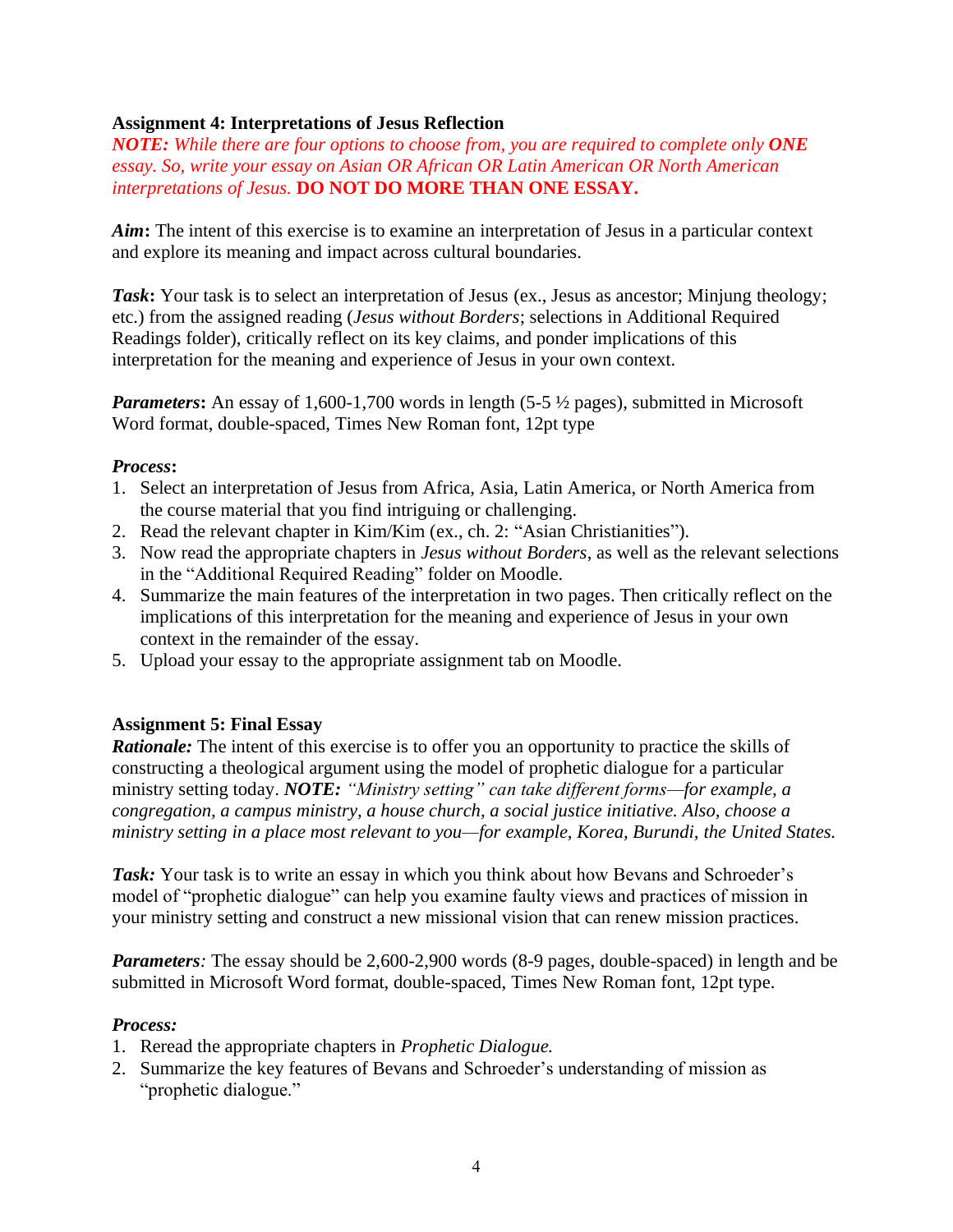- 3. Using the Bevans/Schroeder model, and drawing on the other sources we've studied (course texts, additional required reading, lectures, online discussion), describe how the model of prophetic dialogue can help you rethink *mission* in your ministry setting. *Be creative!* Ask yourself:
	- How can the model of prophetic dialogue help me identify and challenge faulty theological views of mission in my ministry context?
	- How can the model help me construct a new missional vision for my ministry context?
	- How might one or more of the six components of the model (ex., "witness and proclamation"; "justice, peace, and the integrity of creation"; "reconciliation") help us renew or build new missional *practices* in my ministry context? (Ex., the component of "peace, justice, and the integrity of creation" might change the way we practice our public witness; the component of "interreligious dialogue" might deepen our collaboration with our Muslim neighbors down the street, or perhaps help us *begin* a relationship.)
- 4. Upload your essay to the appropriate assignment tab on Moodle.
- 5. Using the same assignment link on Moodle, read your group mates' papers and assess them using the assessment form. This must be completed by the assessment due date.

## *Students for Whom English Is a Second Language:*

Students for whom English is a second language often seek outside proofreading assistance. In such cases, you can make use of the following process in completing and submitting your written assignments. (1) Submit the complete but unproofread essay on Moodle by the assignment due date. (2) Inform the instructor that the essay is being proofread and when proofreading will be complete. (3) Email the proofread essay to the instructor, when received.

## **Note: (***1) The unproofread essay as submitted is the complete essay. It may not be amended or edited for content. (2) The weekly reflection posts DO NOT fall under this language accommodation.*

# **ACADEMIC POLICIES**

All students are required to abide by the academic policies detailed in the Academic Handbook for the current academic year. The following policies are of particular importance to the successful completion of one's coursework:

### **Writing**

- **Academic integrity and plagiarism:** (See 22-23 Handbook, 12, 78-83) All professors are required to respond to all suspected incidents of academic dishonesty, especially plagiarism. Repeated incidents of plagiarism or academic dishonesty may result in dismissal from the school.
- **Writing and citations:** The Turabian Manual for Writers and the Chicago Manual of Style footnote/bibliography format provide the standard formats for all introductory courses. Basic information on these formats is available online here. In advanced courses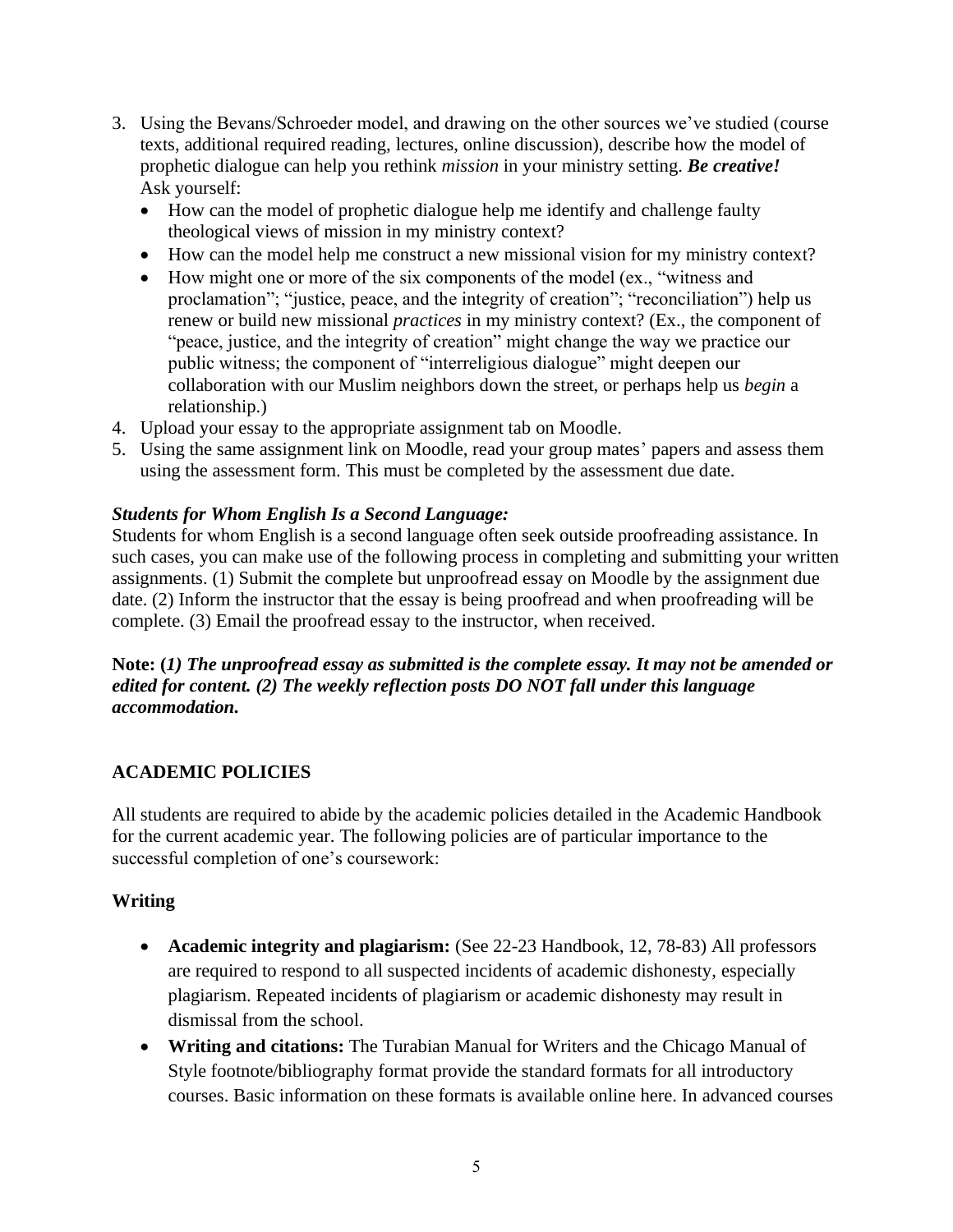an instructor may require another style guide appropriate to the discipline (such as APA). (22-23 Handbook, 84)

• **Writing Support:** The Writing Center at Garrett-Evangelical offers programs to support all students' theological research and writing. See https://www.garrett.edu/studentlife/student-services "Writing Center" for more detailed information.

### **Attendance and Class Participation**

- **Inclusivity/Diversity:** The basic commitments of the seminary to mutual love and searching for the truth in Christ lead to a principle that in the classroom and in course assignments, persons are always to be respected and ideas are to be freely discussed....All participants in the teaching-learning process have an obligation to honor and respect varying perspectives on relevant issues. (See 22-23 Handbook, 9)
- **Attendance and lateness policies:** Attendance is required. Students who miss more than 20% of the class sessions (e.g., more than 2 classes in the weekly schedule, a proportionate amount for other class formats) should not expect to pass the class. (22-23 Handbook, 19)
- Some faculty may limit on the usage of electronic devices such as cell phones during class. At the least, all cell phones should be silenced during the whole of a class session.

## **Academic Accommodations**

- Student accommodations for documented conditions should be developed and requested before the beginning of the semester. See the Accessibility, Special Needs, and Disabilities policy and process set out in the Academic Handbook (22-23 Handbook, 12). Such accommodations are developed in consultation with the Registrar.
- **Extensions:** For Masters students, extensions, if granted, are normally for four weeks following the last day of class in spring and fall semesters or the final due date for coursework for January and summer terms. Extensions may not exceed three months following the end of the term. (22-23 Handbook, 20)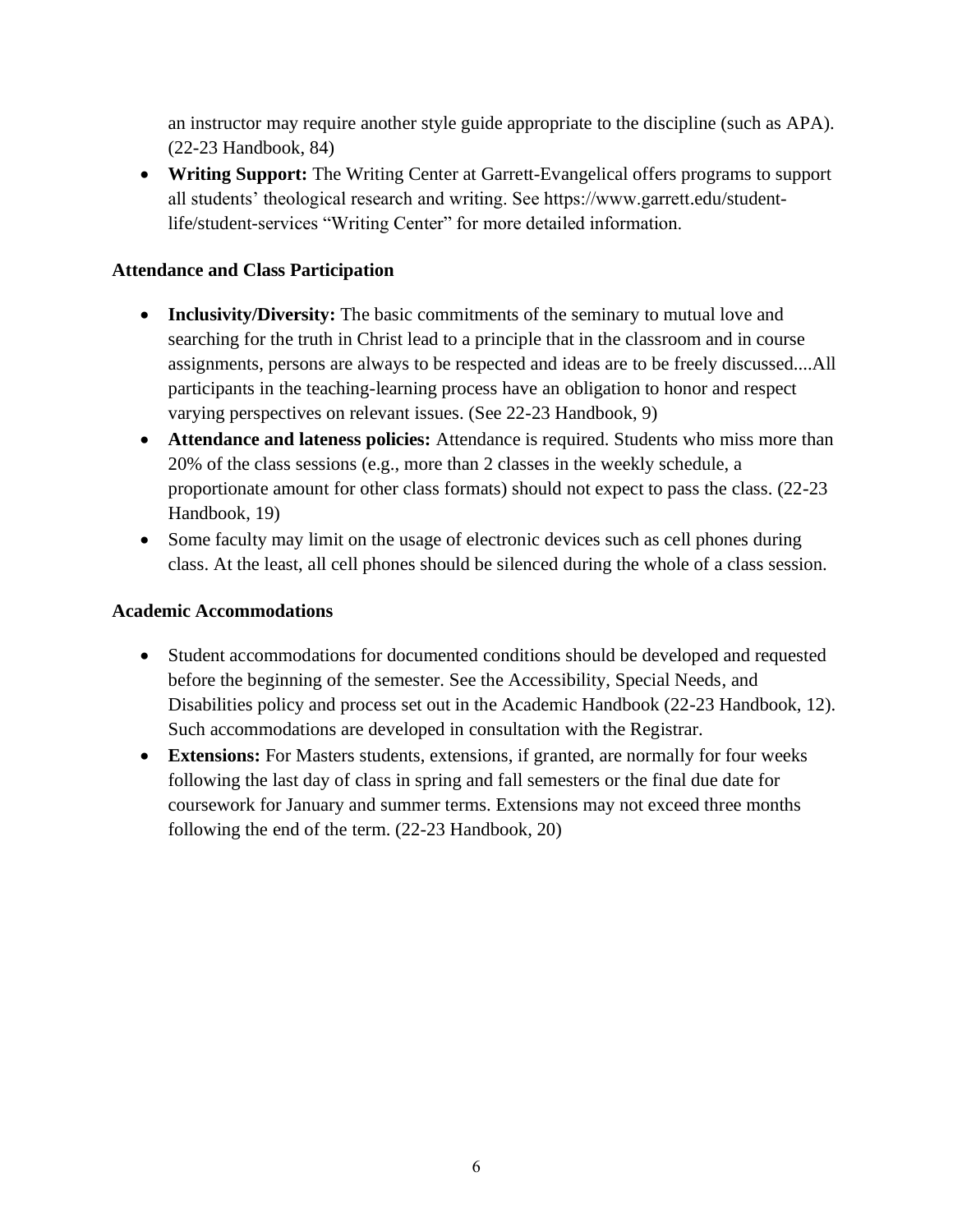# **CLASS SCHEDULE**

**In addition to the assignment due each week, there are weekly lectures and required readings posted on Moodle. For specific due dates, please see the course Moodle site.**

| Week           | <b>Theme for the Week</b>                                                             | <b>Assignment</b>                                                                                                                     |
|----------------|---------------------------------------------------------------------------------------|---------------------------------------------------------------------------------------------------------------------------------------|
|                | Global Christianity: What Is It?                                                      | <b>PDF</b> Annotation                                                                                                                 |
|                |                                                                                       | Visit Congregation for Intercultural Faith<br>Experience                                                                              |
| $\overline{c}$ | 'GoMake Disciples": Biblical and<br><b>Historical Developments in Mission</b>         | <b>PDF</b> Annotation                                                                                                                 |
|                |                                                                                       | Visit Congregation for Intercultural Faith<br>Experience                                                                              |
| 3              | "GoMake Disciples": The Modern<br><b>Missionary Movement</b>                          | <b>PDF</b> Annotation                                                                                                                 |
|                |                                                                                       | Visit Congregation for Intercultural Faith<br>Experience                                                                              |
| $\overline{4}$ | "GoMake Disciples": Shifts in Theology PDF Annotation<br>of Mission                   |                                                                                                                                       |
|                |                                                                                       | <b>Intercultural Faith Experience Assignment</b><br>Due                                                                               |
| 5              | Doing Theology in a Global Church:<br><b>Intercultural Theology</b>                   | Discussion Forum on Doing Theology<br>Interculturally                                                                                 |
| 6              | African Christianity: Historical and<br><b>Theological Developments</b>               | PDF Annotation - one required article for<br>all students, other articles based on which<br>Interpretation of Jesus Paper you choose. |
| 7              | Asian Christianity: Historical and<br><b>Theological Developments</b>                 | PDF Annotation – one required article for<br>all students, other articles based on which<br>Interpretation of Jesus Paper you choose. |
|                |                                                                                       | African Interpretation of Jesus Paper due (If<br>you chose to write this paper)                                                       |
| 8              | Latin American Christianity: Historical and PDF Annotation – one required article for |                                                                                                                                       |
|                | <b>Theological Developments</b>                                                       | all students, other articles based on which<br>Interpretation of Jesus Paper you choose.                                              |
|                |                                                                                       | Asian Interpretation of Jesus Paper due (If<br>you chose to write this paper)                                                         |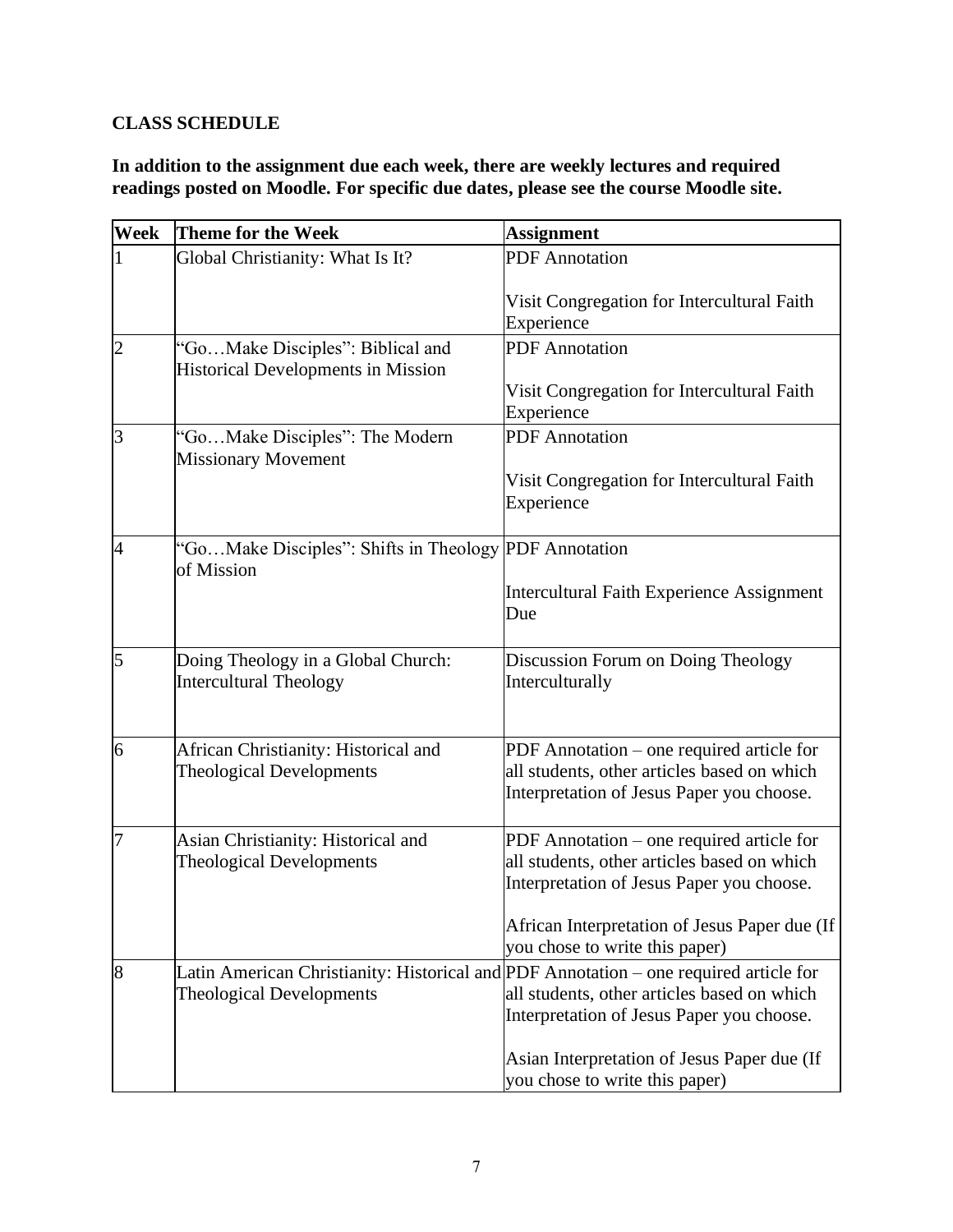| 9  | North American Christianity: Historical<br>and Theological Developments   | PDF Annotation – one required article for<br>all students, other articles based on which<br>Interpretation of Jesus Paper you choose.<br>Latin American Interpretation of Jesus<br>Paper due (If you chose to write this paper) |
|----|---------------------------------------------------------------------------|---------------------------------------------------------------------------------------------------------------------------------------------------------------------------------------------------------------------------------|
| 10 | Rethinking Mission in a Global Church:<br>Different Approaches to Mission | <b>PDF</b> Annotation<br>North American Interpretation of Jesus<br>Paper due (If you chose to write this paper)                                                                                                                 |
| 11 | Rethinking Mission in a Global Church:<br>Prophetic Dialogue              | <b>PDF</b> Annotation                                                                                                                                                                                                           |
| 12 | Rethinking Mission in a Global Church:<br>Prophetic Dialogue in Action    | N/A                                                                                                                                                                                                                             |
| 13 | Global Christianity: Looking Back,<br><b>Looking Forward</b>              | <b>Final Essay Due</b>                                                                                                                                                                                                          |

## **GRADING RUBRIC**

There are distinct rubrics used to grade different assignments throughout the course. The following provides a general overview of how the instructors' grade.

| <b>Score Levels</b>      | <b>Content</b>                                                                                                                                                                                                                         | <b>Conventions</b>                                                                                          | <b>Organization</b>                                                                                                                                                            |
|--------------------------|----------------------------------------------------------------------------------------------------------------------------------------------------------------------------------------------------------------------------------------|-------------------------------------------------------------------------------------------------------------|--------------------------------------------------------------------------------------------------------------------------------------------------------------------------------|
| $A - t_0 A +$<br>90-100% | Is well thought out and<br>supports the thesis of the<br>paper<br>Reflects application of<br>creative and critical thinking<br>Has clear goal that is related<br>to the topic<br>Is pulled from a variety of<br>sources<br>Is accurate | No spelling,<br>grammatical, or<br>punctuation errors<br>High-level use of<br>vocabulary and word<br>choice | Information is clearly<br>focused in an<br>organized and<br>thoughtful manner.<br>Information is<br>constructed in a<br>logical pattern to<br>support the thesis<br>statement. |
| $B$ - to $B$ +<br>80-89% | Is well thought out and<br>supports the thesis<br>Has application of critical<br>thinking that is apparent<br>Has clear goal that is related<br>to the topic                                                                           | Few spelling,<br>grammatical, or<br>punctuation errors<br>Good use of<br>vocabulary and word<br>choice      | <b>Information follows</b><br>discernable pattern of<br>organization<br>Information supports<br>the thesis statement<br>of the paper.                                          |